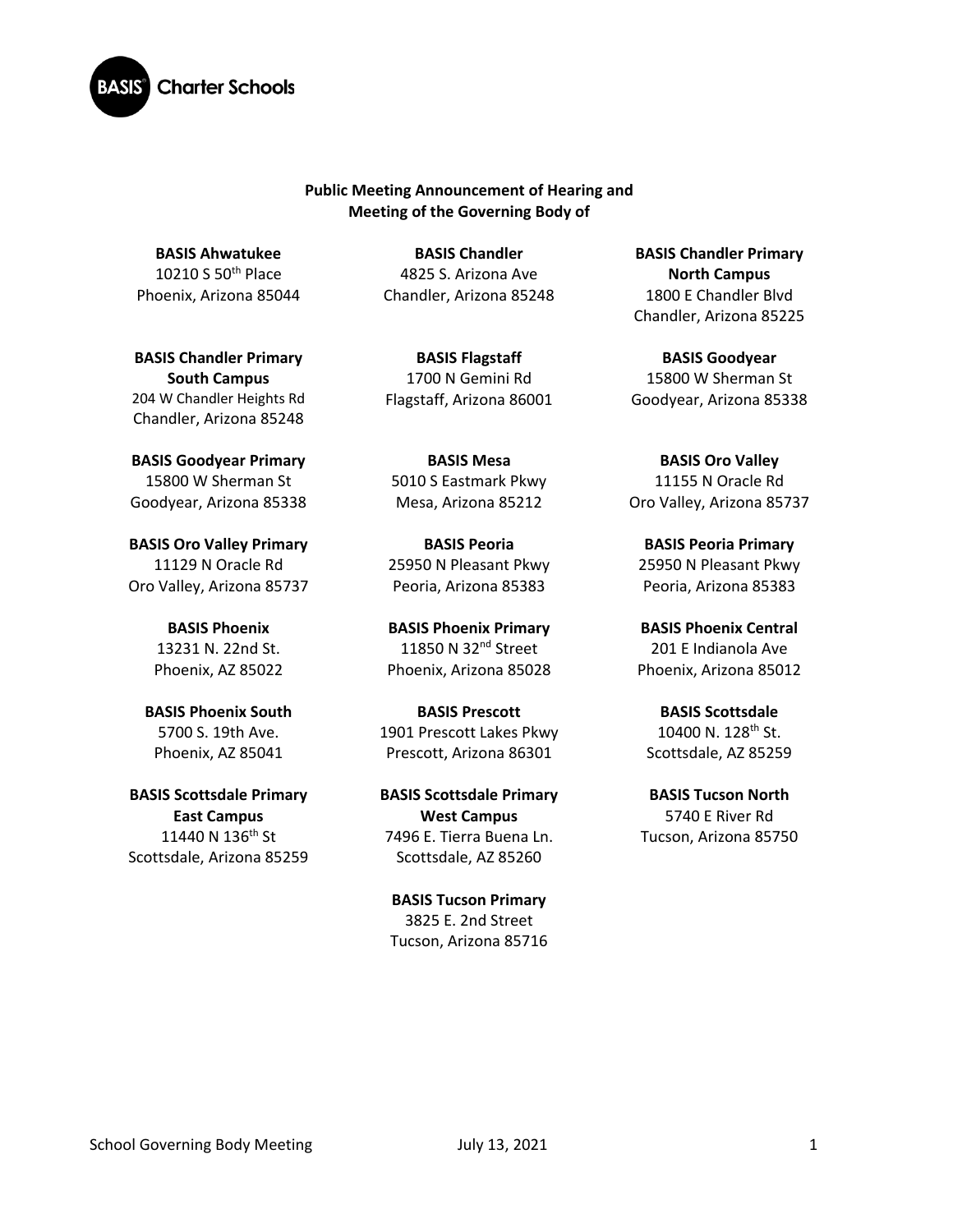

**July 13, 2021 8:30 am**

**Location** Microsoft Teams meeting **Join on your computer or mobile app [Click here to join the meeting](https://teams.microsoft.com/l/meetup-join/19%3ameeting_YzU5YzVjZGUtODkyNS00N2JlLWFhOTAtMzU0ZWFiODZhYjMw%40thread.v2/0?context=%7b%22Tid%22%3a%22e5f3479c-502f-4e92-b060-0c0c560d6271%22%2c%22Oid%22%3a%22575e4f74-824e-48e9-9805-77af91568d41%22%7d) Or call in (audio only)** [+1 480-645-9056,,232358234#](tel:+14806459056,,232358234# ) United States, Phoenix [\(888\) 313-1543,,232358234#](tel:8883131543,,232358234# ) United States (Toll-free) Phone Conference ID: 232 358 234#

Members of the public may attend the meeting telephonically by dialing into the number provided. Copies of materials may be requested in advance of the meeting by email at [info@basisschools.org](mailto:info@basisschools.org)

## **Agenda**

- 1. Call to Order
- 2. Public hearing and presentation of proposed budget for BASIS Ahwatukee, BASIS Chandler, BASIS Chandler Primary North Campus, BASIS Chandler Primary South Campus, BASIS Goodyear, BASIS Goodyear Primary, BASIS Flagstaff, BASIS Mesa, BASIS Oro Valley, BASIS Oro Valley Primary, BASIS Peoria, BASIS Peoria Primary, BASIS Phoenix, BASIS Phoenix Primary, BASIS Phoenix Central, BASIS Phoenix South, BASIS Prescott, BASIS Scottsdale, BASIS Scottsdale Primary – East Campus, BASIS Scottsdale Primary – West Campus, BASIS Tucson Primary, and BASIS Tucson North
- 3. Discussion and consideration of **Resolution SGB22-01** to adopt the FY2022 Budget for BASIS Ahwatukee.
- 4. Discussion and consideration of **Resolution SGB22-02** to adopt the FY2022 Budget for BASIS Chandler.
- 5. Discussion and consideration of **Resolution SGB22-03** to adopt the FY2022 Budget for BASIS Chandler Primary North Campus.
- 6. Discussion and consideration of **Resolution SGB22-04** to adopt the FY2022 Budget for BASIS Chandler Primary South Campus.
- 7. Discussion and consideration of **Resolution SGB22-05** to adopt the FY2022 Budget for BASIS Flagstaff.
- 8. Discussion and consideration of **Resolution SGB22-06** to adopt the FY2022 Budget for BASIS Goodyear.
- 9. Discussion and consideration of **Resolution SGB22-07** to adopt the FY2022 Budget for BASIS Goodyear Primary.
- 10. Discussion and consideration of **Resolution SGB22-08** to adopt the FY2022 Budget for BASIS Mesa.

School Governing Body Meeting July 13, 2021 2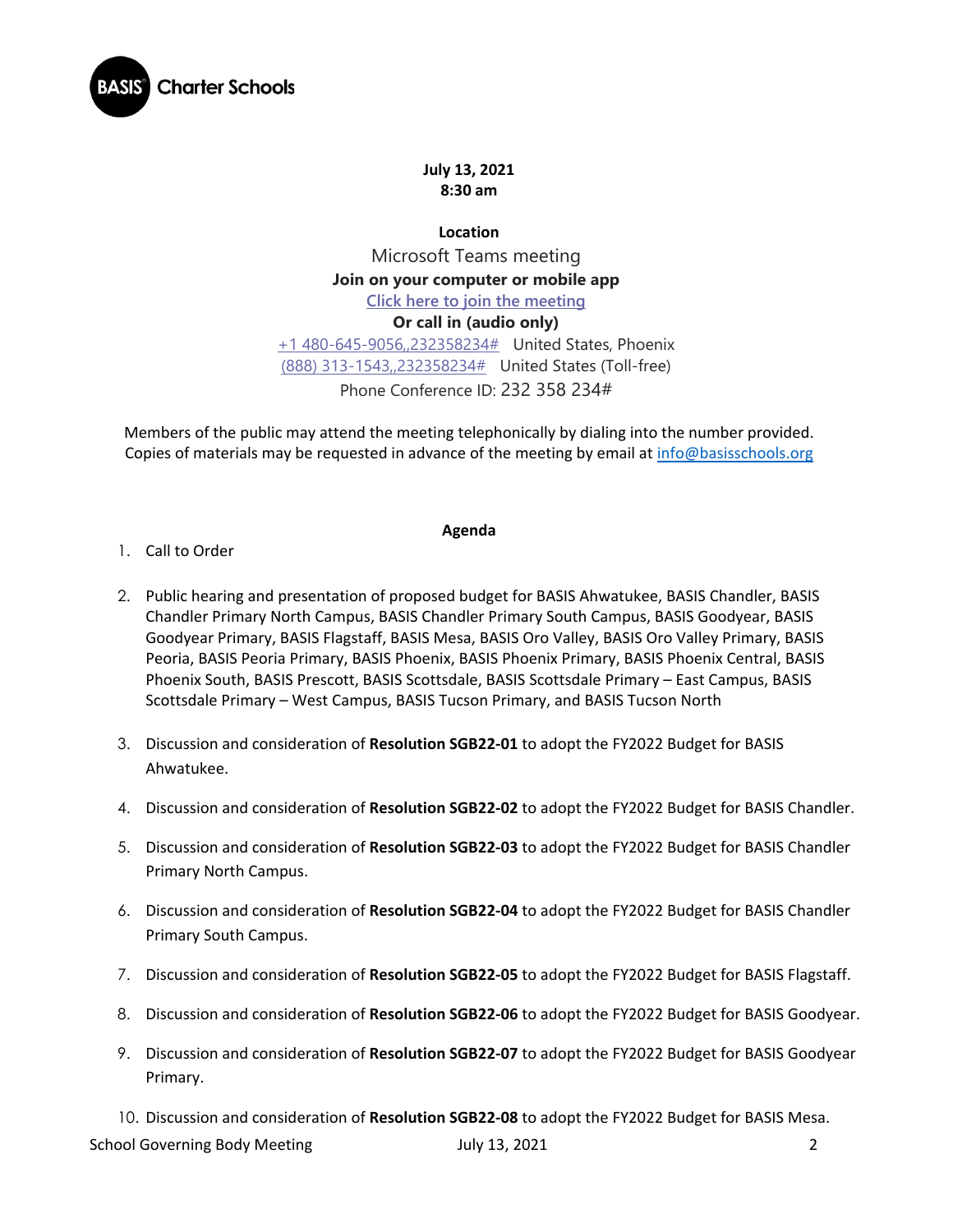

- 11. Discussion and consideration of **Resolution SGB22-09** to adopt the FY2022 Budget for BASIS Oro Valley.
- 12. Discussion and consideration of **Resolution SGB22-10** to adopt the FY2022 Budget for BASIS Oro Valley Primary.
- 13. Discussion and consideration of **Resolution SGB22-11** to adopt the FY2022 Budget for BASIS Peoria.
- 14. Discussion and consideration of **Resolution SGB22-12** to adopt the FY2022 Budget for BASIS Peoria Primary.
- 15. Discussion and consideration of **Resolution SGB22-13** to adopt the FY2022 Budget for BASIS Phoenix.
- 16. Discussion and consideration of **Resolution SGB22-14** to adopt the FY2022 Budget for BASIS Phoenix Central.
- 17. Discussion and consideration of **Resolution SGB22-15** to adopt the FY2022 Budget for BASIS Phoenix Primary.
- 18. Discussion and consideration of **Resolution SGB22-16** to adopt the FY2022 Budget for BASIS Phoenix South.
- 19. Discussion and consideration of **Resolution SGB22-17** to adopt the FY2022 Budget for BASIS Prescott.
- 20. Discussion and consideration of **Resolution SGB22-18** to adopt the FY2022 Budget for BASIS Scottsdale.
- 21. Discussion and consideration of **Resolution SGB22-19** to adopt the FY2022 Budget for BASIS Scottsdale Primary – East Campus.
- 22. Discussion and consideration of **Resolution SGB22-20** to adopt the FY2022 Budget for BASIS Scottsdale Primary – West Campus.
- 23. Discussion and consideration of **Resolution SGB22-21** to adopt the FY2022 Budget for BASIS Tucson North.
- 24. Discussion and consideration of **Resolution SGB22-22** to adopt the FY2022 Budget for BASIS Tucson Primary.
- 25. Review and possible action to approve the Minutes of the **June 30, 2021** meeting of the BASIS Ahwatukee, BASIS Chandler, BASIS Chandler Primary North Campus, BASIS Chandler Primary South Campus, BASIS Goodyear, BASIS Goodyear Primary, BASIS Flagstaff, BASIS Mesa, BASIS Oro Valley, BASIS Oro Valley Primary, BASIS Peoria, BASIS Peoria Primary, BASIS Phoenix, BASIS Phoenix Central, BASIS Phoenix Primary, BASIS Phoenix South, BASIS Prescott, BASIS Scottsdale, BASIS Scottsdale Primary – East Campus, BASIS Scottsdale Primary – West Campus, BASIS Tucson Primary, and BASIS Tucson North School Governing Bodies.